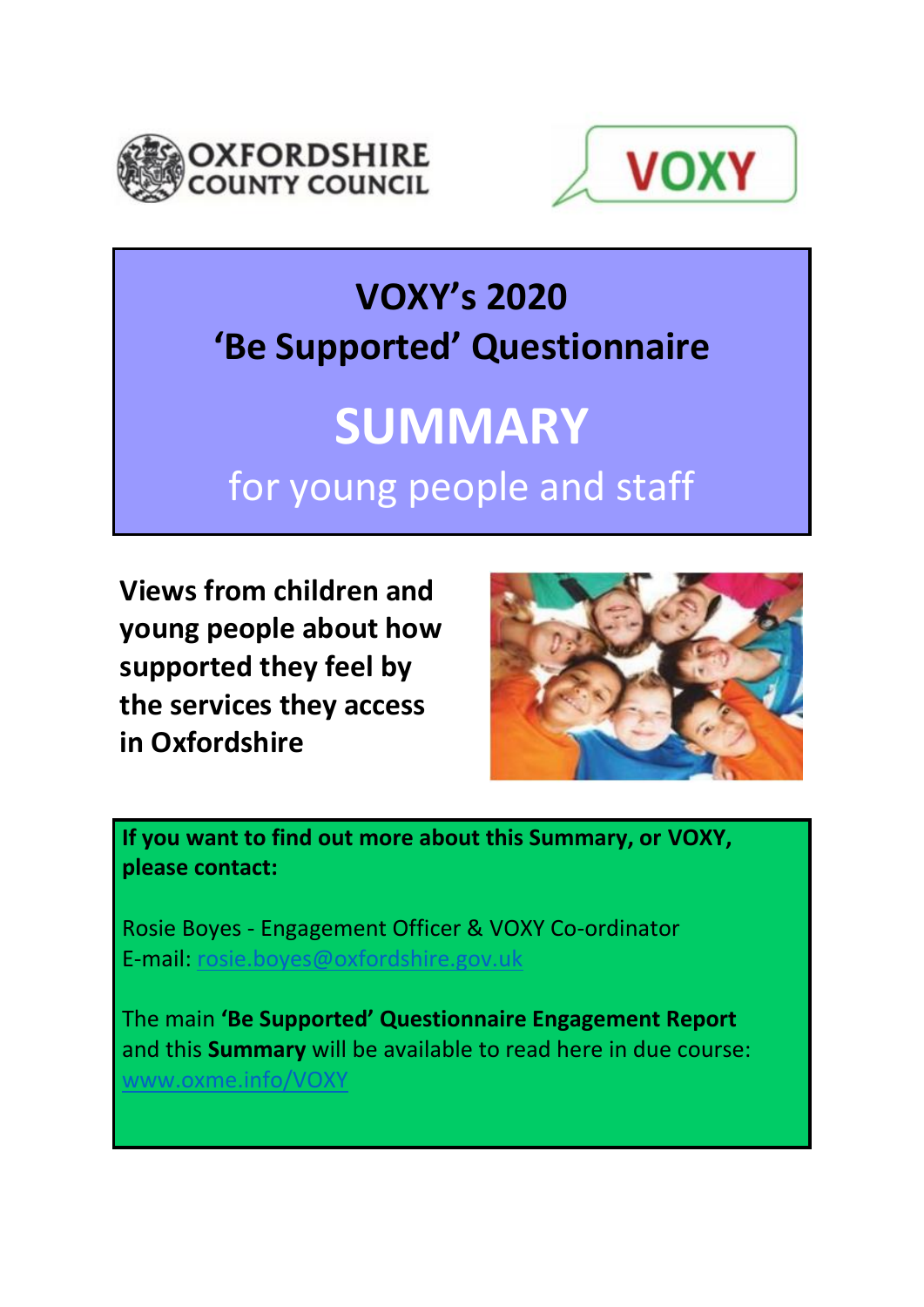## **Introduction**



#### [The Children's Trust Board](https://www.oxfordshire.gov.uk/residents/social-and-health-care/health-and-wellbeing-board/childrens-trust)

wanted to hear the views of children and young people in Oxfordshire, about how supported they feel by the services they access and use.



#### What are Services?

Services include schools/colleges, youth clubs, social workers, job, clubs, health services, etc., but could be any services that provide help and support or affect your life in some way.

The Children's Trust Board asked [Voice of Oxfordshire's Youth \(VOXY\)](https://oxme.info/cms/life/voxy-voice-oxfordshires-youth) and Oxfordshire County Council's Engagement Team to ask for feedback from children and young people, so they created and promoted a questionnaire.

The 'Be Supported' Questionnaire:





## Key Messages from the feedback

When asked how strongly they agreed with the following five statements in relation to how supported they feel by the services they use and access, children and young people responded extremely positively:

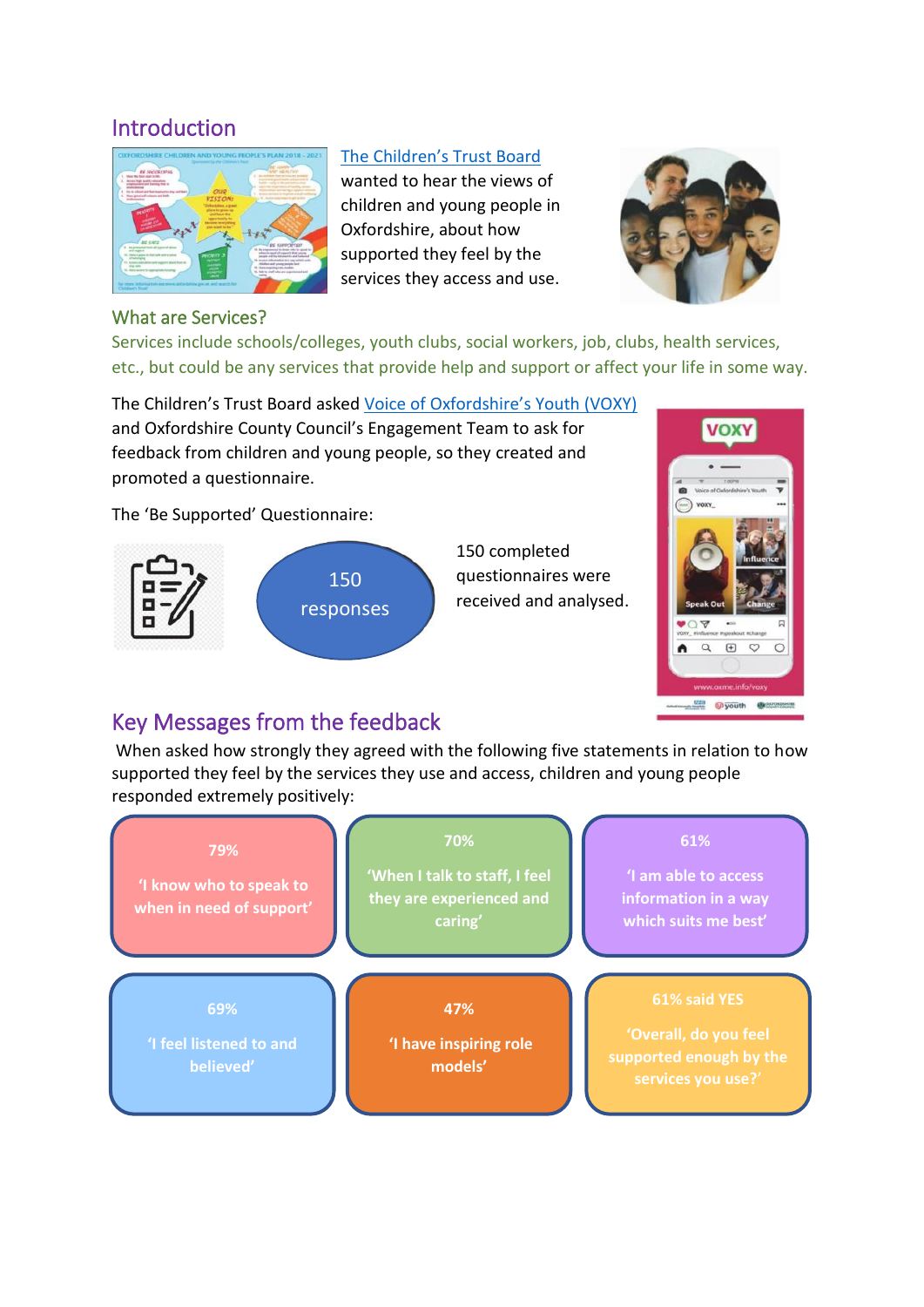Although the figure has decreased to 61% from 66% in 2019, when asked 'Overall, do you feel supported enough by the services you use?', it still shows that most of the children and young people in Oxfordshire surveyed do feel supported, overall

Although the majority of respondents consistently highlighted that they felt supported overall, a significant amount of negative and mixed comments were made, alongside the many positive comments.

#### Comments made by young people:

There were generally mixed responses about the types of services and support; the overall quality of services; staff; and what is offered.

… **BUT** as well as lots of positive feedback, there was more not so positive comments, which need to be considered to help improve services.

Similarly, as in 2019 the comments showed mixed opinions as feedback was positive about a part of a service and then unacceptable in other parts. It seemed some staff members were more helpful than others.

## Opinions/Views from Children & Young People:

*"All of the professionals around me are amazing but sometimes with social services I feel like my voice is not heard which leaves me feeling that my points are invalid. At first I didn't like CAMHS now I want to come back because I feel like I have no one to talk to."*

*"Schools and other services (NHS etc.) need to share more information between each other in order to help students more".*

*"All of these services are very under-funded meaning support can either not continue or is restricted. I have made strong relationship with my LAC nurse which I will lose when I turn 19 and she is probably my biggest support".*

*"Why do schools not help with how we feel and manage our feelings, it would help us work better and enjoy school".*

## **Which services were talked about most?**

Again, as in 2019, the main services mentioned were schools (mostly positive), followed by CAMHS (less positive). Several comments and concerns were also made about the reduction of important services due to lack of funding.

## The three priorities of the Children and Young People's Plan:

Children and young people were also asked to indicate if they identified with three statements, to check the feedback collected included views from those who have experiences relating to any of the three priorities of the Oxfordshire Children and

[Young People's Plan 2018 –](https://www.oxfordshire.gov.uk/residents/children-education-and-families/childrens-services/delivering-services-children/children-young-peoples-plan) 2021.

Responses were as follows:

## 38% - Yes

'I have social and emotional wellbeing needs, and/or mental health needs'

## 15% - Yes

'I am missing out on education'

18% - Yes

'I have experienced and/or witnessed domestic abuse'